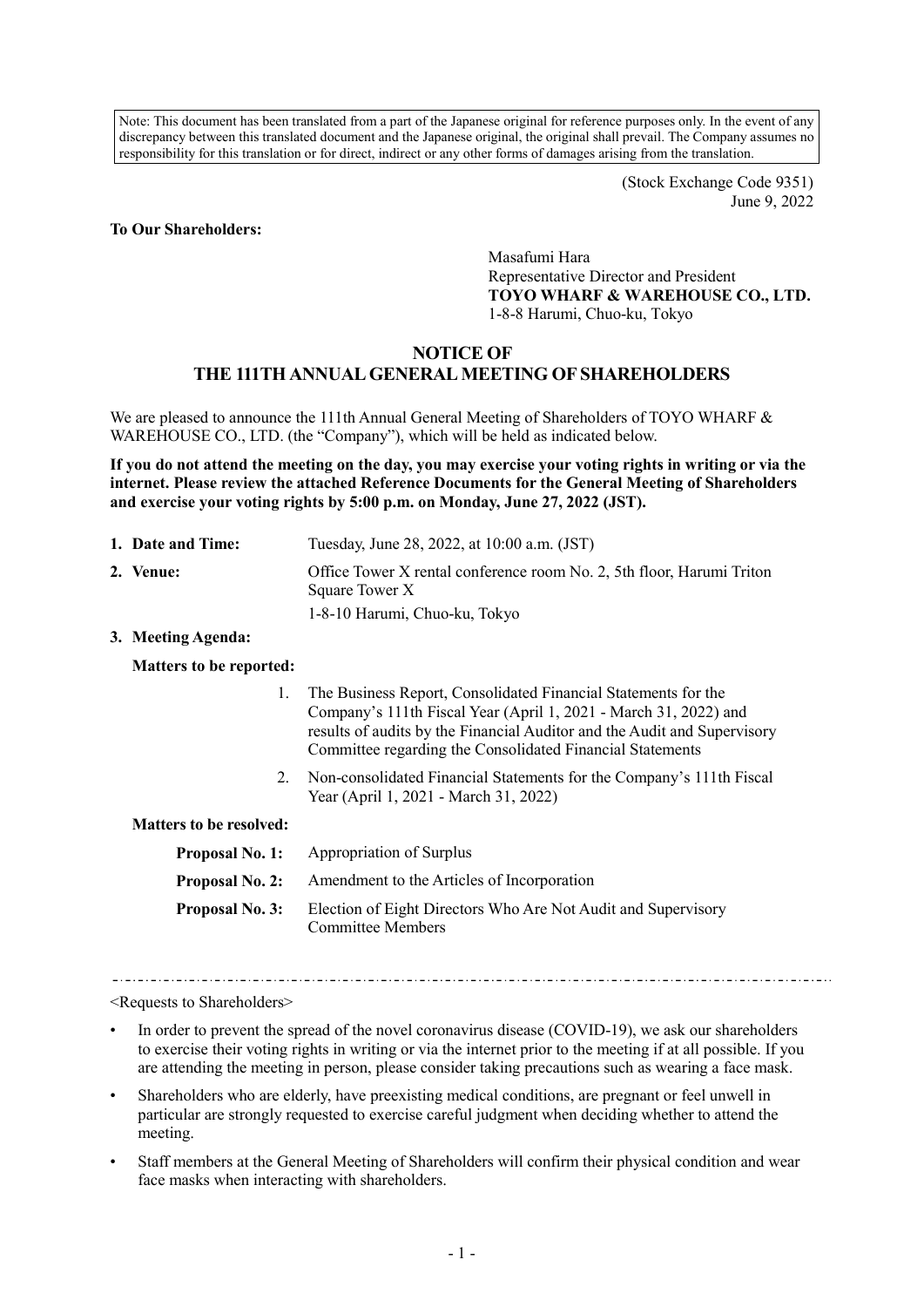- Please note that you will be asked to use alcohol disinfectant placed near the reception desk and cooperate with other measures to prevent infection. (Shareholders attending the meeting are requested to bring and wear a face mask.) Thank you for your understanding in advance.
- We may revise the measures outlined above depending on the situation regarding the spread of the virus and announcements by the government or other institutions ahead of the General Meeting of Shareholders. We would therefore ask that you check for information regarding this on the Company's website [https://www.toyofuto.co.jp] (in Japanese only).
- $\pm 1 \pm 1 \pm 1$
- When attending the meeting in person, please hand in the enclosed voting form at the reception desk at the meeting venue.
- Pursuant to the relevant laws and regulations and the provisions of Article 16 of the Company's Articles of Incorporation, the following items are posted on the Company's website and are not attached to this notice.
	- (i) Notes to the Consolidated Financial Statements
	- (ii) Notes to the Non-consolidated Financial Statements
- If there are any amendments to the Reference Documents for the General Meeting of Shareholders, Business Report, Consolidated Financial Statements, and Non-consolidated Financial Statements, the revised version will be posted on our website.

The Company's website: https://www.toyofuto.co.jp (in Japanese only)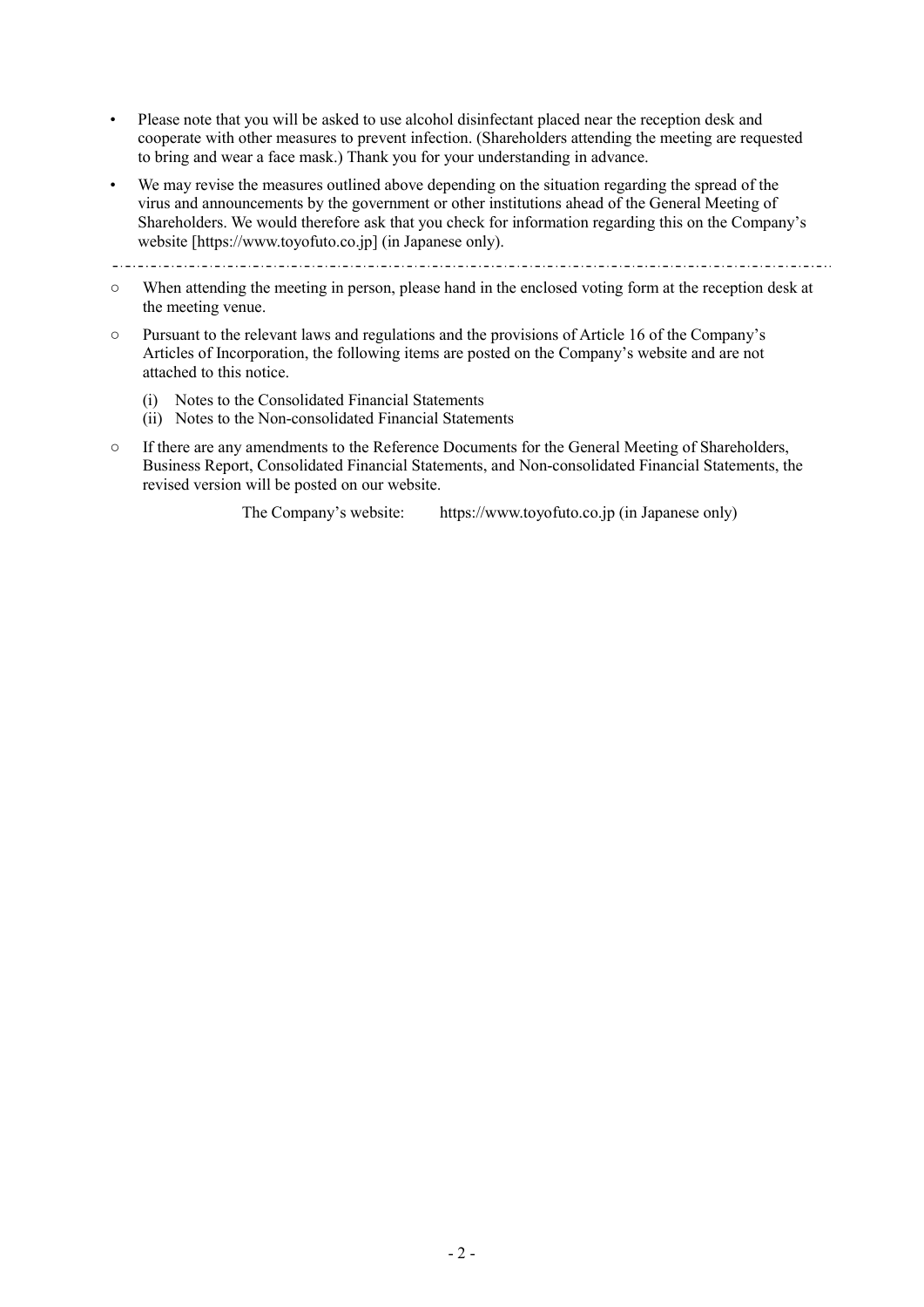# **Reference Documents for the General Meeting of Shareholders**

## **Proposal No. 1:** Appropriation of Surplus

In accordance with the basic policy to maintain stable dividends, the Company proposes the appropriation of surplus as follows:

Year-end dividends

(i) Type of dividend property

To be paid in cash.

(ii) Allotment of dividend property and its aggregate amount

The Company proposes to pay a dividend of ¥25 per common share of the Company.

In this event, the total dividends will be ¥192,992,125.

(iii) Effective date of dividends of surplus

June 29, 2022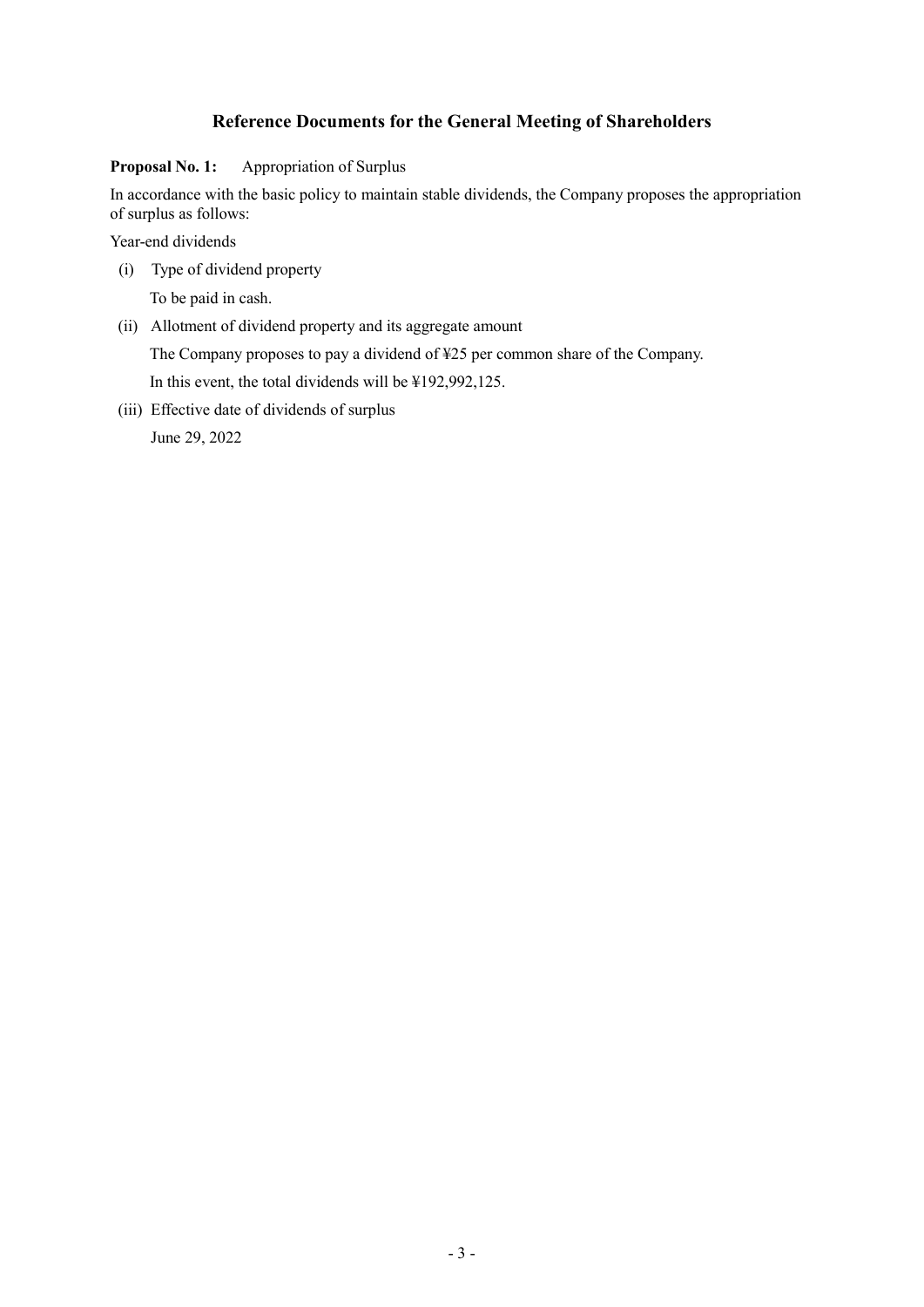**Proposal No. 2:** Amendment to the Articles of Incorporation

(1) Reasons for the proposal

Since the revised provisions provided for in the proviso to Article 1 of the Supplementary Provisions of the Act Partially Amending the Companies Act (Act No. 70 of 2019) are to be enforced on September 1, 2022, the Company proposes to make the following changes to its Articles of Incorporation in response to the introduction of the system for providing informational materials for the general meeting of shareholders in electronic format.

- (i) Article 16, paragraph 1 in "Proposed Amendments" below will stipulate that the Company shall take measures for providing information that constitutes the content of reference documents for the general meeting of shareholders, etc. in electronic format.
- (ii) Article 16, paragraph 2 in "Proposed Amendments" below will establish the provision to limit the scope of the items to be stated in the paper-based documents to be delivered to shareholders who requested the delivery of paper-based documents.
- (iii) Since the provisions for Internet Disclosure and Deemed Provision of Reference Documents for the General Meeting of Shareholders, Etc. (Article 16 of the current Articles of Incorporation) will no longer be required, they will be deleted.

(Underlined sections indicate amendments)

- (iv) Accompanying the aforementioned establishment and deletion of provisions, supplementary provisions regarding the effective date, etc. will be established.
- (2) Details of the amendment

The details of the amendment are as follows:

| Current Articles of Incorporation                              | <b>Proposed Amendments</b>                                                                         |
|----------------------------------------------------------------|----------------------------------------------------------------------------------------------------|
| Chapter III                                                    | Chapter III                                                                                        |
| General Meeting of Shareholders                                | General Meeting of Shareholders                                                                    |
| Article 16. (Internet Disclosure and Deemed Provision of       | (Deleted)                                                                                          |
| Reference Documents for the General Meeting of                 |                                                                                                    |
| Shareholders, Etc.)                                            |                                                                                                    |
| When the Company convenes a general meeting of                 |                                                                                                    |
| shareholders, if it discloses information that is to be stated |                                                                                                    |
| or presented in the reference documents for the general        |                                                                                                    |
| meeting of shareholders, business report, financial            |                                                                                                    |
| statements and consolidated financial statements through       |                                                                                                    |
| the internet in accordance with the provisions prescribed by   |                                                                                                    |
| the Ministry of Justice Order, it may be deemed that the       |                                                                                                    |
| Company has provided this information to shareholders.         |                                                                                                    |
| (Newly established)                                            | Article 16. (Measures, etc. for Providing Information in                                           |
|                                                                | Electronic Format)                                                                                 |
|                                                                | (1) When the Company convenes a general meeting of                                                 |
|                                                                | shareholders, it shall take measures for providing                                                 |
|                                                                | information that constitutes the content of reference                                              |
|                                                                | documents for the general meeting of shareholders,<br>etc. in electronic format.                   |
|                                                                |                                                                                                    |
| (Newly established)                                            | Among items for which the measures for providing<br>(2)                                            |
|                                                                | information in electronic format will be taken, the                                                |
|                                                                | Company may exclude all or some of those items<br>designated by the Ministry of Justice Order from |
|                                                                | statements in the paper-based documents to be                                                      |
|                                                                | delivered to shareholders who requested the delivery                                               |
|                                                                | of paper-based documents by the record date of voting                                              |
|                                                                | rights.                                                                                            |
|                                                                |                                                                                                    |
|                                                                |                                                                                                    |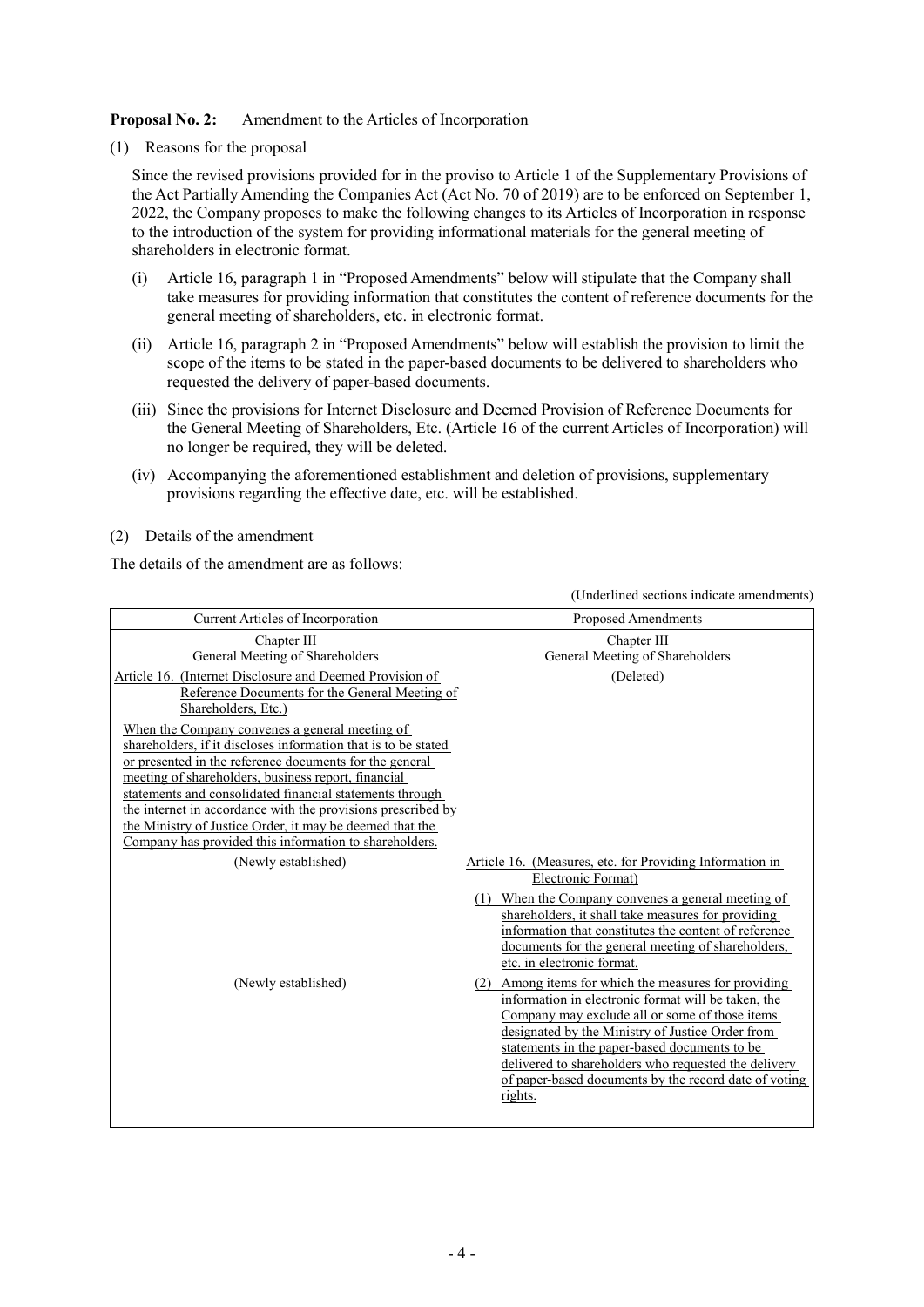| Current Articles of Incorporation | Proposed Amendments                                                                                                                                                                                                                                                                                                                                                                                                                                                                                                                                                                                                                                                                                       |
|-----------------------------------|-----------------------------------------------------------------------------------------------------------------------------------------------------------------------------------------------------------------------------------------------------------------------------------------------------------------------------------------------------------------------------------------------------------------------------------------------------------------------------------------------------------------------------------------------------------------------------------------------------------------------------------------------------------------------------------------------------------|
| <b>Supplementary Provisions</b>   | <b>Supplementary Provisions</b>                                                                                                                                                                                                                                                                                                                                                                                                                                                                                                                                                                                                                                                                           |
| (Newly established)               | (Transitional Measures for Providing Informational<br>Materials for the General Meeting of Shareholders in<br>Electronic Format)                                                                                                                                                                                                                                                                                                                                                                                                                                                                                                                                                                          |
|                                   | (1) The deletion of Article 16 (Internet Disclosure and<br>Deemed Provision of Reference Documents for the<br>General Meeting of Shareholders, Etc.) in the pre-<br>amended Articles of Incorporation and the new<br>establishment of the amended Article 16 (Measures,<br>etc. for Providing Information in Electronic Format) in<br>the amended Articles of Incorporation shall be<br>effective from September 1, 2022, which is the date of<br>enforcement of the revised provisions provided for in<br>the proviso to Article 1 of the Supplementary<br>Provisions of the Act Partially Amending the<br>Companies Act (Act No. 70 of 2019) (hereinafter<br>referred to as the "Date of Enforcement"). |
| (Newly established)               | Notwithstanding the provisions of the preceding<br>(2)<br>paragraph, Article 16 of the current Articles of<br>Incorporation (Internet Disclosure and Deemed<br>Provision of Reference Documents for the General<br>Meeting of Shareholders, Etc.) shall remain effective<br>regarding any general meeting of shareholders held on<br>a date within six months from the Date of<br>Enforcement.                                                                                                                                                                                                                                                                                                            |
| (Newly established)               | (3) These Supplementary Provisions shall be deleted on<br>the date when six months have elapsed from the Date<br>of Enforcement or three months have elapsed from the<br>date of the general meeting of shareholders in the<br>preceding paragraph, whichever is later.                                                                                                                                                                                                                                                                                                                                                                                                                                   |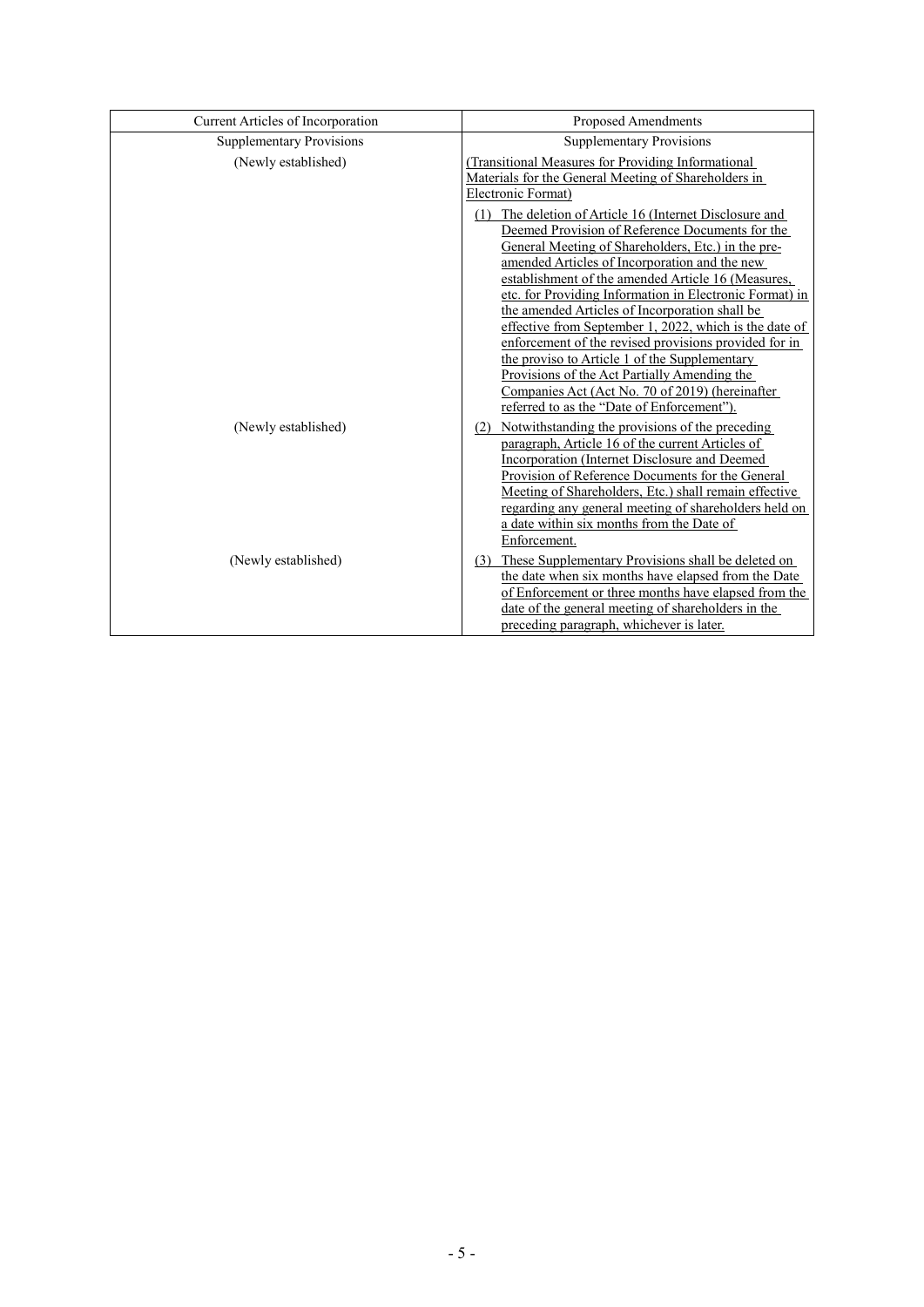**Proposal No. 3:** Election of Eight Directors Who Are Not Audit and Supervisory Committee Members

At the conclusion of this Annual General Meeting of Shareholders, the terms of office of all eight Directors who are not Audit and Supervisory Committee Members will expire. Therefore, the Company proposes the election of eight Directors who are not Audit and Supervisory Committee Members.

As for this proposal, the review and examination processes and others in the voluntary Nomination and Remuneration Advisory Committee, which consists of a majority of outside independent Directors, were examined by the Audit and Supervisory Committee of the Company based on the policy of electing candidates for the role of Director, which resulted in finding that there were no matters requiring additional comments.

| No.            | Name                                     | Current position and responsibilities in<br>the Company                                                                                                                                                                       | Attendance at<br>Board of<br><b>Directors</b><br>meetings | Gender |
|----------------|------------------------------------------|-------------------------------------------------------------------------------------------------------------------------------------------------------------------------------------------------------------------------------|-----------------------------------------------------------|--------|
| 1              | Masafumi Hara                            | Representative Director and President                                                                                                                                                                                         | 14/14 (100%)                                              | Male   |
| $\overline{2}$ | Shuichi Nishi                            | Senior Managing Director,<br>General Manager of Kawasaki Branch,<br>and General Manager of Port Transport<br>Dept.                                                                                                            | $14/14(100\%)$                                            | Male   |
| 3              | Takuro Hagiwara                          | Managing Director,<br>General Manager of Safety & Quality<br>Control Dept., and Responsible for<br>General Affairs Dept., Accounting Dept.,<br>Information System Dept., Operations<br>Audit Dept. and Public Relations Dept. | $14/14(100\%)$                                            | Male   |
| $\overline{4}$ | Tetsuo Yamaguchi                         | Managing Director,<br>General Manager of Osaka Branch, and<br>Supervisor of Kyushu Area                                                                                                                                       | $14/14(100\%)$                                            | Male   |
| 5              | Kouji Suzuki                             | Director,<br>Executive Officer, General Manager of<br>Higashi-Ogishima Branch, and<br>Supervisor of Warehouses and Transport                                                                                                  | $14/14(100\%)$                                            | Male   |
| 6              | Shinji Mikami                            | Director,<br>Executive Officer, General Manager of<br>Operations Dept., and Responsible for<br>Fruit & Vegetable Sales Dept., Corporate<br>Planning Dept. and<br>International Sales Dept.                                    | $14/14(100\%)$                                            | Male   |
| $\overline{7}$ | Outside<br>Hisayoshi Hori<br>Independent | Director                                                                                                                                                                                                                      | $14/14(100\%)$                                            | Male   |
| 8              | Outside<br>Akio Tanaka<br>Independent    | Director                                                                                                                                                                                                                      | $14/14(100\%)$                                            | Male   |

Candidates for the role of Director who is not an Audit and Supervisory Committee Member are as follows:

 $\mathbf{r}$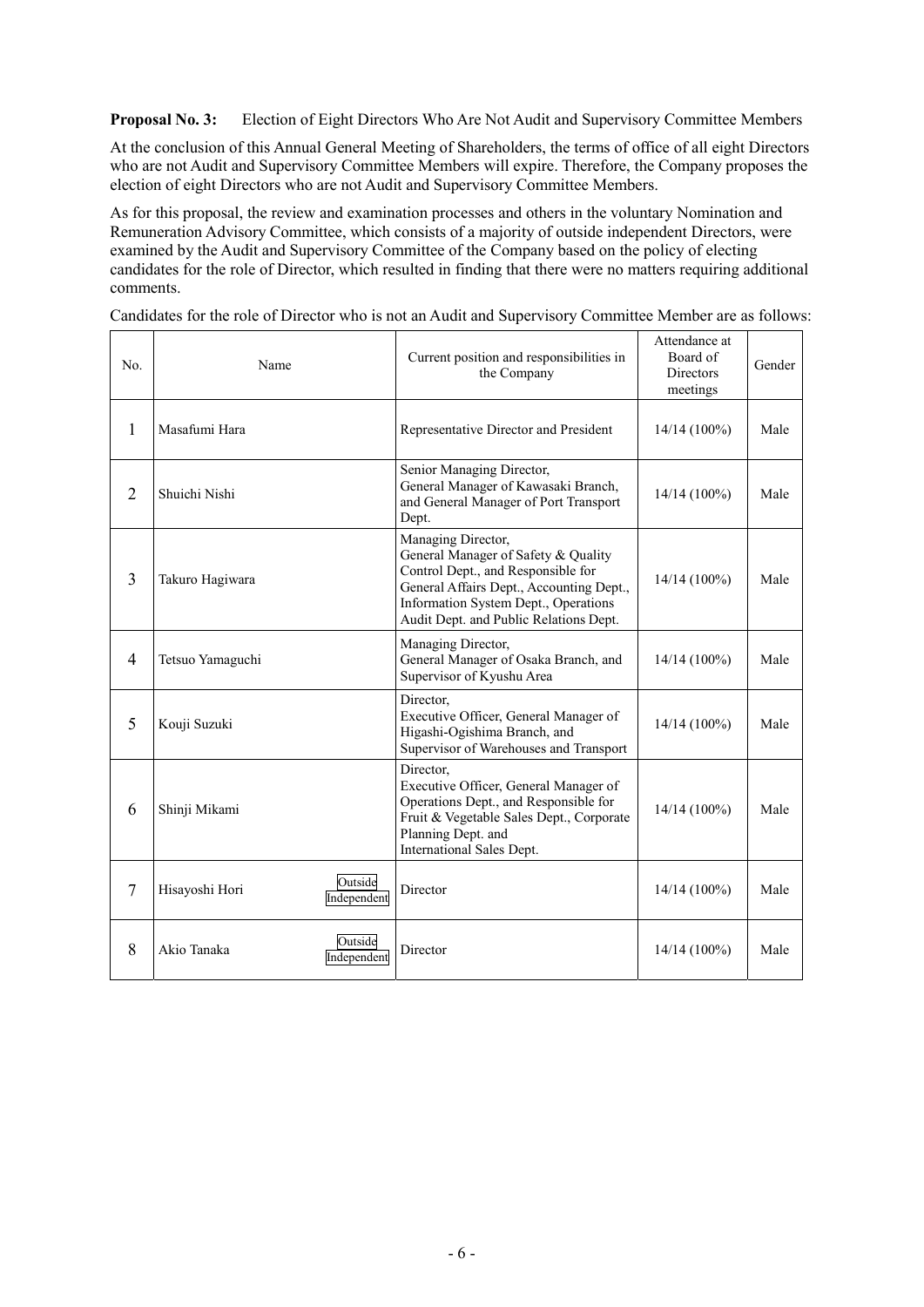| No. | Name<br>(Date of birth)                                                            |           | Career summary, position and responsibilities in the Company, and<br>significant concurrent positions outside the Company                                                                                                                                                                                                                      | Number of the<br>Company's<br>shares owned |
|-----|------------------------------------------------------------------------------------|-----------|------------------------------------------------------------------------------------------------------------------------------------------------------------------------------------------------------------------------------------------------------------------------------------------------------------------------------------------------|--------------------------------------------|
|     |                                                                                    | Apr. 1985 | Joined the Company                                                                                                                                                                                                                                                                                                                             |                                            |
|     |                                                                                    | June 2009 | Executive Officer and General Manager of Corporate<br>Planning Dept.                                                                                                                                                                                                                                                                           |                                            |
|     | Masafumi Hara<br>(November 12, 1959)                                               | June 2010 | Director, Executive Officer, General Manager of<br>Operations Dept., and in Charge of Sales Dept. and<br>Corporate Planning Dept.                                                                                                                                                                                                              |                                            |
|     | Male<br>Attendance at Board<br>of Directors                                        | Apr. 2013 | Director, Managing Executive Officer, General<br>Manager of Operations Dept., General Manager of<br>Port Transport Dept., and in Charge of Sales Dept.,<br>Fruit & Vegetable Sales Dept. and International Sales<br>Dept.                                                                                                                      | 20,100<br>shares                           |
| 1   | meetings:<br>14/14<br>$(100\%)$                                                    | Apr. 2014 | Representative Director and President (current<br>position)                                                                                                                                                                                                                                                                                    |                                            |
|     |                                                                                    |           |                                                                                                                                                                                                                                                                                                                                                |                                            |
|     | Member]                                                                            |           | [Reasons for nomination as candidate for the role of Director who is not an Audit and Supervisory Committee                                                                                                                                                                                                                                    |                                            |
|     |                                                                                    |           | Masafumi Hara, who currently serves as Representative Director and President, has abundant experience,<br>achievements and insight as a corporate manager. Therefore, the Company nominates him as a candidate for the<br>role of Director who is not an Audit and Supervisory Committee Member.                                               |                                            |
|     |                                                                                    | Nov. 1986 | Joined the Company                                                                                                                                                                                                                                                                                                                             |                                            |
|     |                                                                                    | June 2010 | Executive Officer and General Manager of Shibushi<br><b>Branch</b>                                                                                                                                                                                                                                                                             |                                            |
|     | Shuichi Nishi<br>(January 16, 1961)<br>Male<br>Attendance at Board<br>of Directors | Apr. 2014 | Executive Officer and General Manager of Kawasaki<br><b>Branch</b>                                                                                                                                                                                                                                                                             |                                            |
|     |                                                                                    | June 2014 | Director, Executive Officer, and General Manager of<br>Kawasaki Branch                                                                                                                                                                                                                                                                         |                                            |
|     |                                                                                    | Apr. 2016 | Director, Executive Officer, General Manager of<br>Kawasaki Branch, and Responsible for and in Charge<br>of Port Transport Dept.                                                                                                                                                                                                               |                                            |
|     |                                                                                    | Apr. 2017 | Director, Managing Executive Officer, General<br>Manager of Kawasaki Branch, and General Manager<br>of Port Transport Dept.                                                                                                                                                                                                                    | 5,500<br>shares                            |
| 2   | meetings:<br>14/14                                                                 | June 2021 | Managing Director, General Manager of Kawasaki<br>Branch, and General Manager of Port Transport Dept.                                                                                                                                                                                                                                          |                                            |
|     | $(100\%)$                                                                          | Apr. 2022 | Senior Managing Director, General Manager of<br>Kawasaki Branch, and General Manager of Port<br>Transport Dept. (current position)                                                                                                                                                                                                             |                                            |
|     |                                                                                    |           |                                                                                                                                                                                                                                                                                                                                                |                                            |
|     |                                                                                    |           |                                                                                                                                                                                                                                                                                                                                                |                                            |
|     | Member]                                                                            |           | [Reasons for nomination as candidate for the role of Director who is not an Audit and Supervisory Committee                                                                                                                                                                                                                                    |                                            |
|     |                                                                                    |           | Shuichi Nishi has abundant experience, achievements and insight in the business operations of the Company and in<br>the logistics industry having served as General Manager of Shibushi Branch and General Manager of Kawasaki<br>Branch. Therefore, the Company nominates him as a candidate for the role of Director who is not an Audit and |                                            |
|     | Supervisory Committee Member.                                                      |           |                                                                                                                                                                                                                                                                                                                                                |                                            |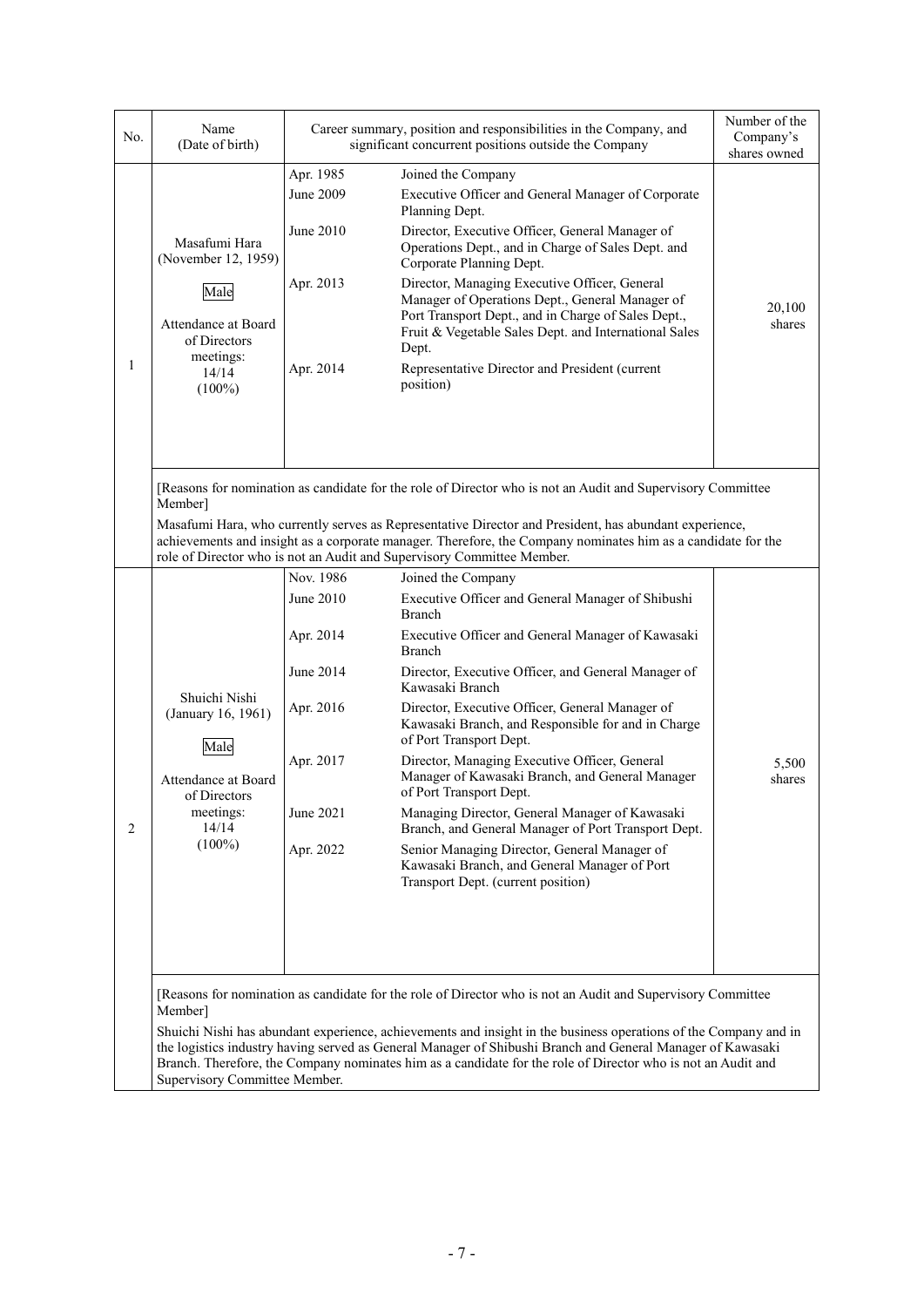| No. | Name<br>(Date of birth)                                                                                                   |                                                                                                      | Career summary, position and responsibilities in the Company, and<br>significant concurrent positions outside the Company                                                                                                                                                                                                                                                                                                                                                                                                                                                                                                                                                                                                                                                                                                                                                                                                                                                                                                                                                                                                   |                                 |  |  |  |
|-----|---------------------------------------------------------------------------------------------------------------------------|------------------------------------------------------------------------------------------------------|-----------------------------------------------------------------------------------------------------------------------------------------------------------------------------------------------------------------------------------------------------------------------------------------------------------------------------------------------------------------------------------------------------------------------------------------------------------------------------------------------------------------------------------------------------------------------------------------------------------------------------------------------------------------------------------------------------------------------------------------------------------------------------------------------------------------------------------------------------------------------------------------------------------------------------------------------------------------------------------------------------------------------------------------------------------------------------------------------------------------------------|---------------------------------|--|--|--|
| 3   | Takuro Hagiwara<br>(September 15, 1959)<br>Male<br>Attendance at Board<br>of Directors<br>meetings:<br>14/14<br>$(100\%)$ | Apr. 1982<br>June 2009<br>June 2010<br>Apr. 2014<br>Apr. 2015<br>Apr. 2020<br>June 2021<br>Apr. 2022 | Joined the Company<br>Executive Officer and General Manager of Accounting<br>Dept.<br>Director, Executive Officer, General Manager of<br>Accounting Dept., and in Charge of Information<br>System Dept. and Facility Maintenance Dept.<br>Director, Executive Officer, General Manager of<br>Accounting Dept., and in Charge of Information<br>System Dept.<br>Director, Managing Executive Officer and General<br>Manager of Accounting Dept.<br>Director, Managing Executive Officer, General<br>Manager of Safety & Quality Control Dept., and<br>Responsible for General Affairs Dept., Accounting<br>Dept., Information System Dept. and Operations Audit<br>Dept.<br>Managing Director, General Manager of Safety &<br>Quality Control Dept., and Responsible for General<br>Affairs Dept., Accounting Dept., Information System<br>Dept. and Operations Audit Dept.<br>Managing Director, General Manager of Safety &<br>Quality Control Dept., and Responsible for General<br>Affairs Dept., Accounting Dept., Information System<br>Dept., Operations Audit Dept. and Public Relations<br>Dept. (current position) | shares owned<br>6,300<br>shares |  |  |  |
|     | Member]                                                                                                                   |                                                                                                      | [Reasons for nomination as candidate for the role of Director who is not an Audit and Supervisory Committee<br>Takuro Hagiwara has abundant experience, achievements and insight in corporate management through his many<br>years of business execution in administrative divisions. Therefore, the Company nominates him as a candidate for                                                                                                                                                                                                                                                                                                                                                                                                                                                                                                                                                                                                                                                                                                                                                                               |                                 |  |  |  |

the role of Director who is not an Audit and Supervisory Committee Member.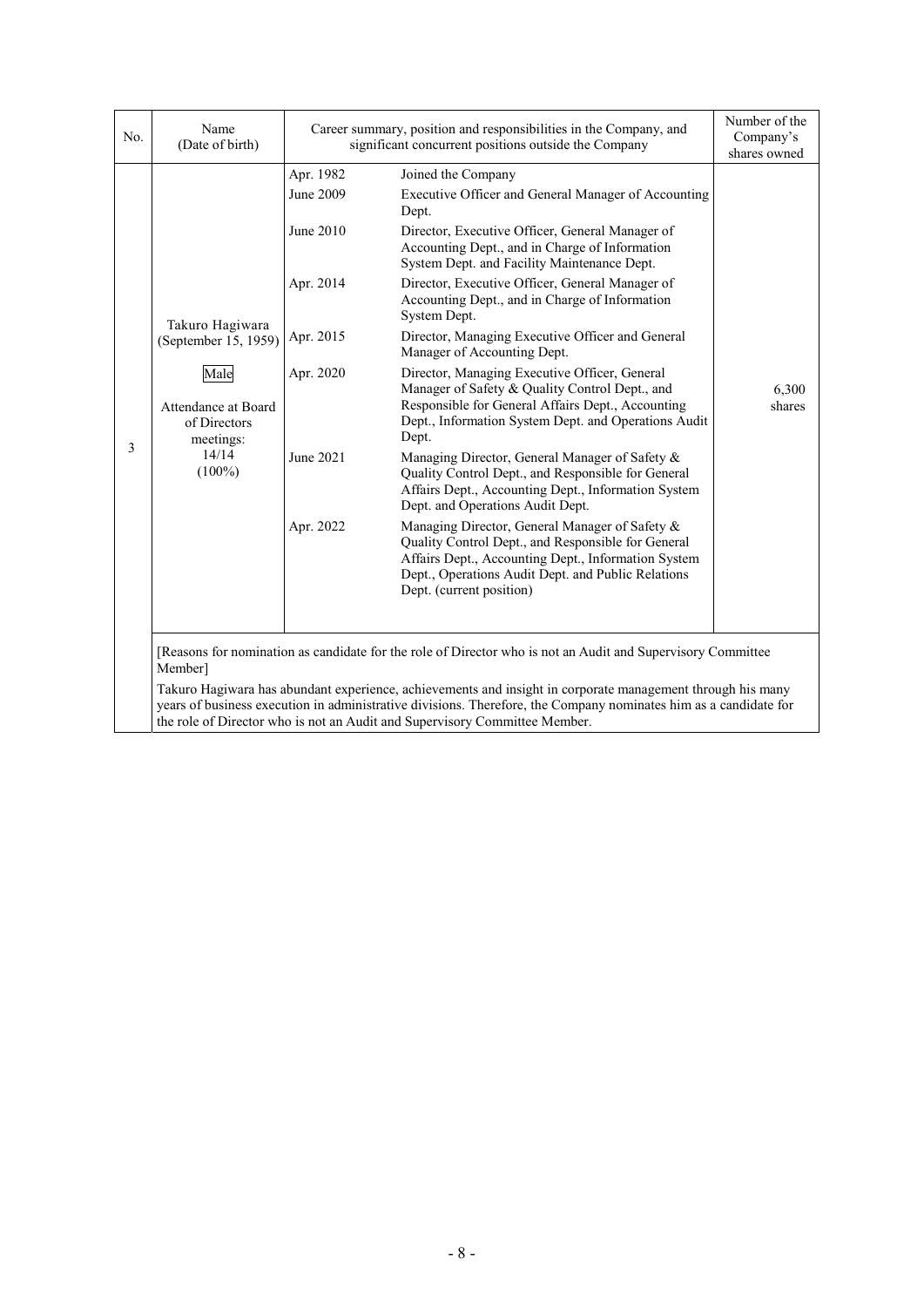| No. | Name<br>(Date of birth)                                                                                                                                                                                                                                                                                                                                                               |            | Career summary, position and responsibilities in the Company, and<br>significant concurrent positions outside the Company                                                                                                    | Number of the<br>Company's<br>shares owned |  |  |  |
|-----|---------------------------------------------------------------------------------------------------------------------------------------------------------------------------------------------------------------------------------------------------------------------------------------------------------------------------------------------------------------------------------------|------------|------------------------------------------------------------------------------------------------------------------------------------------------------------------------------------------------------------------------------|--------------------------------------------|--|--|--|
|     |                                                                                                                                                                                                                                                                                                                                                                                       | Apr. 1981  | Joined the Company                                                                                                                                                                                                           |                                            |  |  |  |
|     | Tetsuo Yamaguchi<br>(July 20, 1957)                                                                                                                                                                                                                                                                                                                                                   | June 2010  | Executive Officer and General Manager of Hakata<br>Branch                                                                                                                                                                    |                                            |  |  |  |
|     |                                                                                                                                                                                                                                                                                                                                                                                       | Apr. 2013  | Executive Officer and General Manager of Osaka<br>Branch                                                                                                                                                                     |                                            |  |  |  |
|     |                                                                                                                                                                                                                                                                                                                                                                                       | June 2014  | Director, Executive Officer, and General Manager of<br>Osaka Branch                                                                                                                                                          |                                            |  |  |  |
|     | Male<br>Attendance at Board                                                                                                                                                                                                                                                                                                                                                           | Sept. 2016 | Director, Executive Officer, General Manager of<br>Osaka Branch, and Supervisor of Kyushu Area                                                                                                                               | 5,300<br>shares                            |  |  |  |
|     | of Directors<br>meetings:                                                                                                                                                                                                                                                                                                                                                             | Apr. 2019  | Director, Executive Officer, and General Manager of<br>Osaka Branch                                                                                                                                                          |                                            |  |  |  |
| 4   | 14/14<br>$(100\%)$                                                                                                                                                                                                                                                                                                                                                                    | Apr. 2020  | Director, Managing Executive Officer, General<br>Manager of Osaka Branch, and Supervisor of Kyushu<br>Area                                                                                                                   |                                            |  |  |  |
|     |                                                                                                                                                                                                                                                                                                                                                                                       | June 2021  | Managing Director, General Manager of Osaka<br>Branch, and Supervisor of Kyushu Area (current<br>position)                                                                                                                   |                                            |  |  |  |
|     | Supervisory Committee Member.                                                                                                                                                                                                                                                                                                                                                         |            | and in the logistics industry having served as General Manager of Hakata Branch and General Manager of Osaka<br>Branch. Therefore, the Company nominates him as a candidate for the role of Director who is not an Audit and |                                            |  |  |  |
|     |                                                                                                                                                                                                                                                                                                                                                                                       | Apr. 1982  | Joined the Company                                                                                                                                                                                                           |                                            |  |  |  |
|     | Kouji Suzuki<br>(January 23, 1960)<br>Male<br>Attendance at Board<br>of Directors<br>meetings:<br>14/14<br>$(100\%)$                                                                                                                                                                                                                                                                  | Apr. 2013  | Executive Officer and General Manager of Hakata<br><b>Branch</b>                                                                                                                                                             |                                            |  |  |  |
|     |                                                                                                                                                                                                                                                                                                                                                                                       | Apr. 2015  | Executive Officer, General Manager of Higashi-<br>Ogishima Branch, and Supervisor of Warehouses and<br>Transport in Keihin Area                                                                                              |                                            |  |  |  |
|     |                                                                                                                                                                                                                                                                                                                                                                                       | June 2016  | Director, Executive Officer, General Manager of<br>Higashi-Ogishima Branch, and Supervisor of<br>Warehouses and Transport in Keihin Area                                                                                     | 4,700<br>shares                            |  |  |  |
| 5   |                                                                                                                                                                                                                                                                                                                                                                                       | Apr. 2018  | Director, Executive Officer, General Manager of<br>Higashi-Ogishima Branch, Supervisor of Warehouses<br>and Transport and Responsible for Kashima Branch                                                                     |                                            |  |  |  |
|     |                                                                                                                                                                                                                                                                                                                                                                                       | Apr. 2019  | Director, Executive Officer, General Manager of<br>Higashi-Ogishima Branch, and Supervisor of<br>Warehouses and Transport (current position)                                                                                 |                                            |  |  |  |
|     | Member]                                                                                                                                                                                                                                                                                                                                                                               |            | [Reasons for nomination as candidate for the role of Director who is not an Audit and Supervisory Committee                                                                                                                  |                                            |  |  |  |
|     | Kouji Suzuki has abundant experience, achievements and insight in the business operations of the Company and in<br>the logistics industry having served as General Manager of Hakata Branch and General Manager of Higashi-<br>Ogishima Branch. Therefore, the Company nominates him as a candidate for the role of Director who is not an<br>Audit and Supervisory Committee Member. |            |                                                                                                                                                                                                                              |                                            |  |  |  |

Audit and Supervisory Committee Member.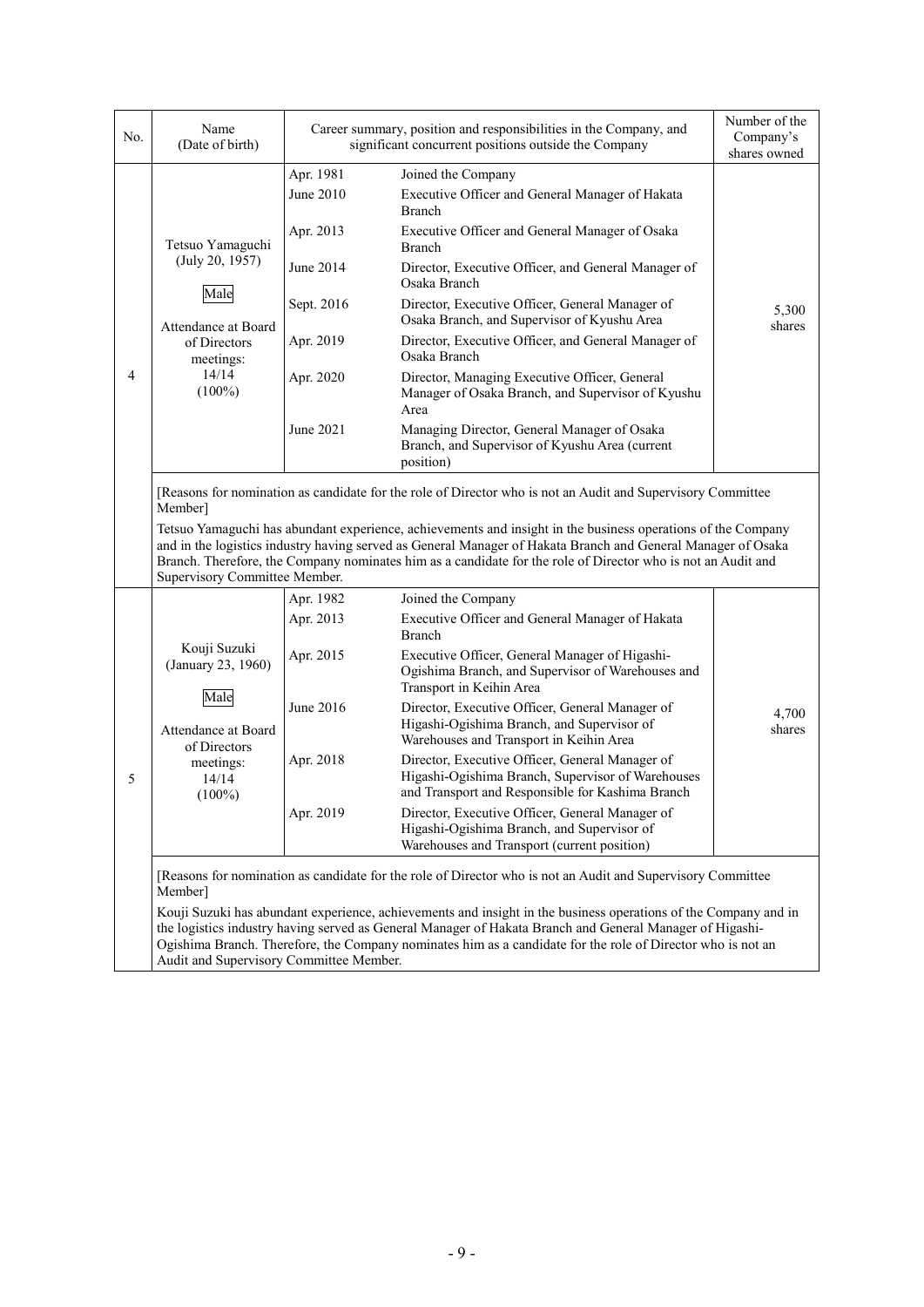| No.            | Name<br>(Date of birth)                                                                                                                                                                                                                                                                                                                                                                                                                                                                                          |                                                                                                                                                                                              | Career summary, position and responsibilities in the Company, and<br>significant concurrent positions outside the Company                                                                                                                                                                                                                         | Number of the<br>Company's<br>shares owned |  |  |  |
|----------------|------------------------------------------------------------------------------------------------------------------------------------------------------------------------------------------------------------------------------------------------------------------------------------------------------------------------------------------------------------------------------------------------------------------------------------------------------------------------------------------------------------------|----------------------------------------------------------------------------------------------------------------------------------------------------------------------------------------------|---------------------------------------------------------------------------------------------------------------------------------------------------------------------------------------------------------------------------------------------------------------------------------------------------------------------------------------------------|--------------------------------------------|--|--|--|
|                |                                                                                                                                                                                                                                                                                                                                                                                                                                                                                                                  | Apr. 1987<br>Joined the Company<br>Executive Officer, General Manager of Fruit &<br>Apr. 2014<br>Vegetable Sales Dept., and General Manager of Fruit<br>& Vegetable Dept. of Kawasaki Branch |                                                                                                                                                                                                                                                                                                                                                   |                                            |  |  |  |
|                | Shinji Mikami<br>(March 21, 1965)<br>Male                                                                                                                                                                                                                                                                                                                                                                                                                                                                        | Jan. 2015                                                                                                                                                                                    | Executive Officer, General Manager of Fruit &<br>Vegetable Sales Dept., General Manager of Fruit &<br>Vegetable Dept. of Kawasaki Branch, and General<br>Manager of Oi Office                                                                                                                                                                     |                                            |  |  |  |
|                | Attendance at Board<br>of Directors                                                                                                                                                                                                                                                                                                                                                                                                                                                                              | Apr. 2016                                                                                                                                                                                    | Executive Officer, General Manager of Fruit &<br>Vegetable Sales Dept., and General Manager of Fruit<br>& Vegetable Dept. of Kawasaki Branch                                                                                                                                                                                                      | 4,100<br>shares                            |  |  |  |
| 6              | meetings:<br>14/14<br>$(100\%)$                                                                                                                                                                                                                                                                                                                                                                                                                                                                                  | June 2017                                                                                                                                                                                    | Director, Executive Officer, General Manager of Fruit<br>& Vegetable Sales Dept., and General Manager of<br>Fruit & Vegetable Dept. of Kawasaki Branch                                                                                                                                                                                            |                                            |  |  |  |
|                |                                                                                                                                                                                                                                                                                                                                                                                                                                                                                                                  | Apr. 2018                                                                                                                                                                                    | Director, Executive Officer, General Manager of<br>Operations Dept., and Responsible for Fruit &<br>Vegetable Sales Dept., Corporate Planning Dept. and<br>International Sales Dept. (current position)                                                                                                                                           |                                            |  |  |  |
|                | [Reasons for nomination as candidate for the role of Director who is not an Audit and Supervisory Committee<br>Member]                                                                                                                                                                                                                                                                                                                                                                                           |                                                                                                                                                                                              |                                                                                                                                                                                                                                                                                                                                                   |                                            |  |  |  |
|                |                                                                                                                                                                                                                                                                                                                                                                                                                                                                                                                  |                                                                                                                                                                                              | Shinji Mikami has abundant experience, achievements and insight in the business operations of the Company and<br>in the logistics industry through his many years of business execution in sales divisions. Therefore, the Company<br>nominates him as a candidate for the role of Director who is not an Audit and Supervisory Committee Member. |                                            |  |  |  |
|                | Hisayoshi Hori<br>(July 10, 1946)                                                                                                                                                                                                                                                                                                                                                                                                                                                                                | Apr. 1969                                                                                                                                                                                    | Joined TOKO ENGINEERING CONSULTANTS<br>CO., LTD.                                                                                                                                                                                                                                                                                                  |                                            |  |  |  |
|                | Male                                                                                                                                                                                                                                                                                                                                                                                                                                                                                                             | Nov. 1992                                                                                                                                                                                    | Director, Deputy General Manager of Business Dept.<br>of the Head Office                                                                                                                                                                                                                                                                          |                                            |  |  |  |
|                | Outside<br>Independent                                                                                                                                                                                                                                                                                                                                                                                                                                                                                           | Nov. 1997                                                                                                                                                                                    | Managing Director, General Manager of Business<br>Dept. of the Head Office                                                                                                                                                                                                                                                                        | 0 shares                                   |  |  |  |
|                | Attendance at Board<br>of Directors                                                                                                                                                                                                                                                                                                                                                                                                                                                                              | Aug. 1998                                                                                                                                                                                    | Representative Director and President (current<br>position)                                                                                                                                                                                                                                                                                       |                                            |  |  |  |
| $\overline{7}$ | meetings:<br>14/14<br>$(100\%)$                                                                                                                                                                                                                                                                                                                                                                                                                                                                                  | June 2015                                                                                                                                                                                    | Director of the Company (current position)                                                                                                                                                                                                                                                                                                        |                                            |  |  |  |
|                | [Reasons for nomination as candidate for the role of outside Director who is not an Audit and Supervisory<br>Committee Member and overview for expected role as an outside Director]                                                                                                                                                                                                                                                                                                                             |                                                                                                                                                                                              |                                                                                                                                                                                                                                                                                                                                                   |                                            |  |  |  |
|                | Hisayoshi Hori is a Representative Director and President of TOKO ENGINEERING CONSULTANTS CO., LTD.,<br>a shareholder of the Company, and deeply understands the business environment surrounding the Company. In light<br>of his abundant experience, achievements and insight as a corporate manager, the Company nominates him as a<br>candidate for the role of outside Director who is not an Audit and Supervisory Committee Member in the<br>expectation that he will supervise the Company's management. |                                                                                                                                                                                              |                                                                                                                                                                                                                                                                                                                                                   |                                            |  |  |  |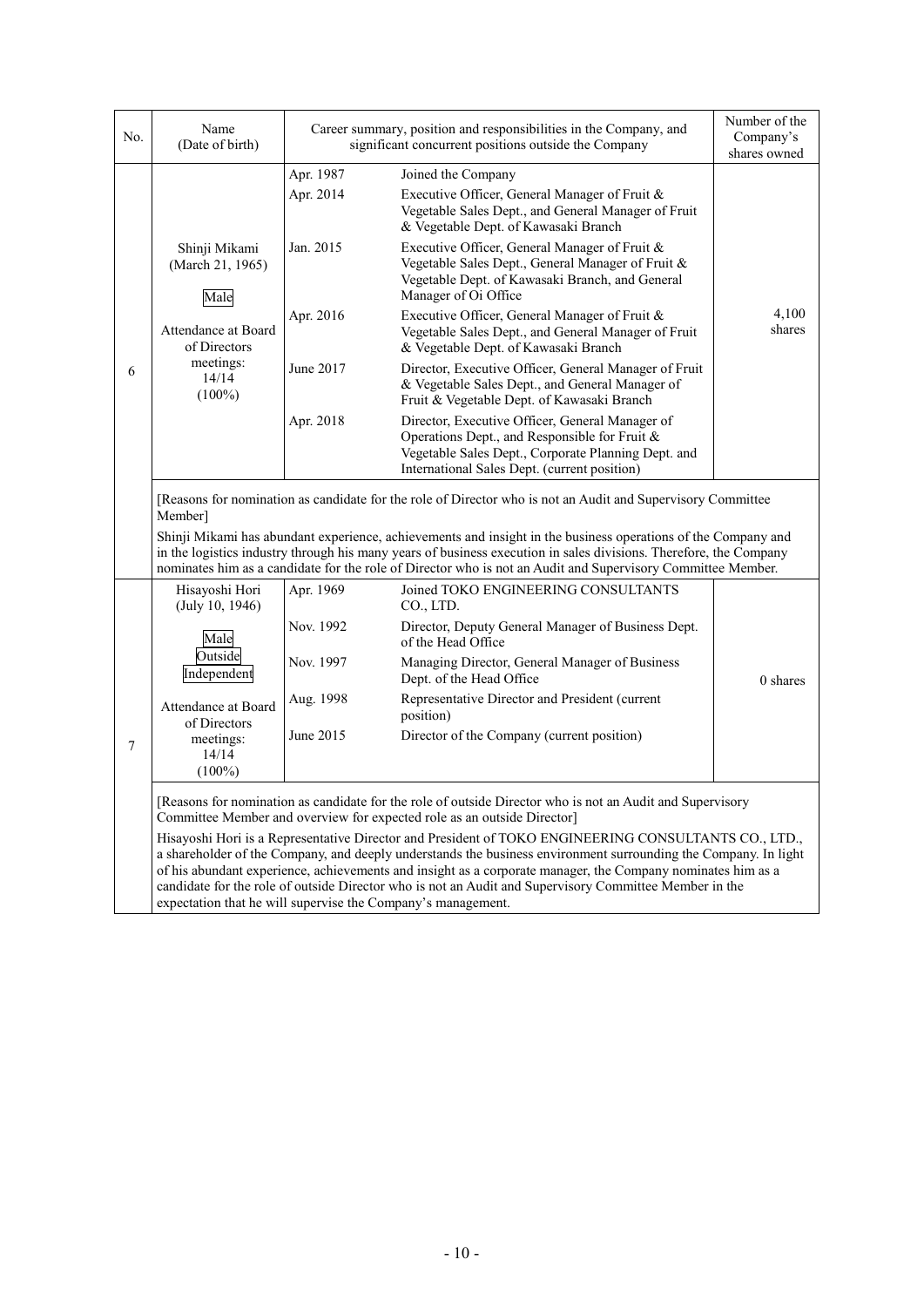| No. | Name<br>(Date of birth)                                                                                                                    | Career summary, position and responsibilities in the Company, and                                                              | Number of the<br>Company's<br>shares owned                                                                                                                                                                                                                                                                                                                                                                                                                                                                                                                                                                                                                                                                                                                                                                                                                                                                                                   |          |
|-----|--------------------------------------------------------------------------------------------------------------------------------------------|--------------------------------------------------------------------------------------------------------------------------------|----------------------------------------------------------------------------------------------------------------------------------------------------------------------------------------------------------------------------------------------------------------------------------------------------------------------------------------------------------------------------------------------------------------------------------------------------------------------------------------------------------------------------------------------------------------------------------------------------------------------------------------------------------------------------------------------------------------------------------------------------------------------------------------------------------------------------------------------------------------------------------------------------------------------------------------------|----------|
| 8   | Akio Tanaka<br>(July 14, 1956)<br>Male<br>Outside<br>Independent<br>Attendance at Board<br>of Directors<br>meetings:<br>14/14<br>$(100\%)$ | Apr. 1979<br>Apr. 2008<br>Apr. 2010<br>Apr. 2012<br>Apr. 2013<br>Apr. 2015<br>Apr. 2018<br>June 2019<br>June 2019<br>Apr. 2021 | significant concurrent positions outside the Company<br>Joined The Dai-ichi Mutual Life Insurance Company<br>Executive Officer, Chief General Manager of Western<br>Market, and General Manager of Kyushu Sales Bureau<br>Executive Officer, Chief General Manager of Western<br>Market, and General Manager of Kyushu Sales Bureau<br>of The Dai-ichi Life Insurance Company, Limited<br>Managing Executive Officer, Chief General Manager<br>of Western Market, and General Manager of West<br>Japan Sales Bureau<br>Managing Executive Officer and General Manager of<br>Nagoya Operations Bureau<br>Managing Executive Officer and General Manager of<br>Chubu Operations Bureau<br>Representative Director and President of NIHON<br><b>BUSSAN</b> Corporation<br>Director of the Company (current position)<br>Outside Director of Daiwa Motor Transportation Co.,<br>Ltd. (current position)<br>Director and Chairman of NIHON BUSSAN | 0 shares |
|     |                                                                                                                                            | June 2021                                                                                                                      | Corporation<br>Advisor of The Dai-ichi Life Insurance Company,<br>Limited (current position)                                                                                                                                                                                                                                                                                                                                                                                                                                                                                                                                                                                                                                                                                                                                                                                                                                                 |          |
|     |                                                                                                                                            |                                                                                                                                | Reasons for nomination as candidate for the role of outside Director who is not an Audit and Supervisory<br>Committee Member and overview for expected role as an outside Director]<br>Akio Tanaka has experience serving as Managing Executive Officer of The Dai-ichi Life Insurance Company,<br>Limited, a shareholder of the Company, and as Representative Director and President at NIHON BUSSAN                                                                                                                                                                                                                                                                                                                                                                                                                                                                                                                                       |          |

Corporation. In light of his abundant experience, achievements and insight as a corporate manager, the Company nominates him as a candidate for the role of outside Director who is not an Audit and Supervisory Committee Member in the expectation that he will supervise the Company's management.

Notes:

- 1. There is no special interest between any of the candidates and the Company.
- 2. Hisayoshi Hori and Akio Tanaka are candidates for the role of outside Director who is not an Audit and Supervisory Committee Member.
- 3. Hisayoshi Hori is currently an outside Director of the Company, and at the conclusion of this meeting, his tenure will have been seven years.
- 4. Akio Tanaka is currently an outside Director of the Company, and at the conclusion of this meeting, his tenure will have been three years.
- 5. The Company has entered into agreements to limit the liability for damages with Hisayoshi Hori and Akio Tanaka, pursuant to the provisions of Article 427, paragraph (1) of the Companies Act. If this proposal is approved as originally proposed and Hisayoshi Hori and Akio Tanaka are appointed to the role of Director who is not an Audit and Supervisory Committee Member, the Company plan to continue these agreements with them. The outline of the agreement is as follows:
	- If an outside Director is liable for any damages arising from their negligence to the Company, that liability shall be limited to the minimum liability amount stipulated by laws and regulations.
	- The above limitation of liability shall be applied only when the relevant outside Director acted in good faith and without gross negligence in performing the duties giving rise to liabilities.
- 6. The Company has submitted notification to Tokyo Stock Exchange, Inc. that Hisayoshi Hori and Akio Tanaka have been designated as outside independent officers as provided for by the aforementioned exchange.
- 7. The Company has entered into indemnity agreements, pursuant to the provisions of Article 430-2, paragraph (1) of the Companies Act, with all Directors who are not Audit and Supervisory Committee Members. Under said indemnity agreements, expenses as provided for by item (1) of paragraph (1) of the same article and losses as provided for by item (2) of the same paragraph shall be indemnified by the Company within the scope provided for by laws and regulations. If this proposal is approved as originally proposed and each candidate is appointed to the role of Director who is not an Audit and Supervisory Committee Member, the Company plans to continue these agreements with the candidates.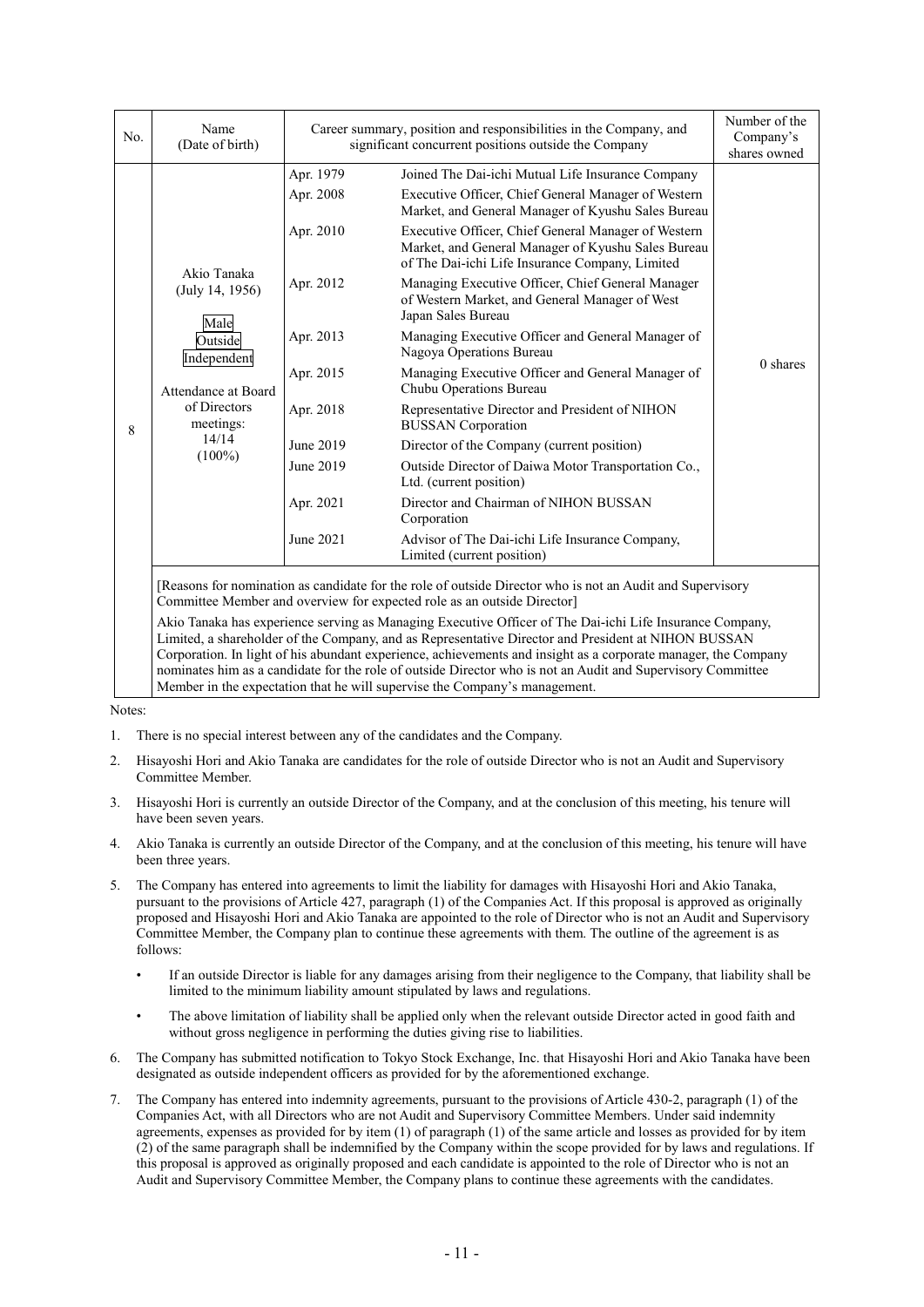8. The Company has entered into a directors and officers liability insurance policy as provided for in Article 430-3, paragraph (1) of the Companies Act with an insurance company, naming all Directors who are not Audit and Supervisory Committee Members as the insureds. The insurance policy covers the legally mandated amount of indemnification and litigation expenses that are assumed by insureds. If this proposal is approved as originally proposed and each candidate is appointed to the role of Director who is not an Audit and Supervisory Committee Member, each candidate will be included as the insured under this insurance policy. For all of the insured persons, the Company bears all of the insurance premium. In addition, the Company plans to renew the insurance policy during their terms of office.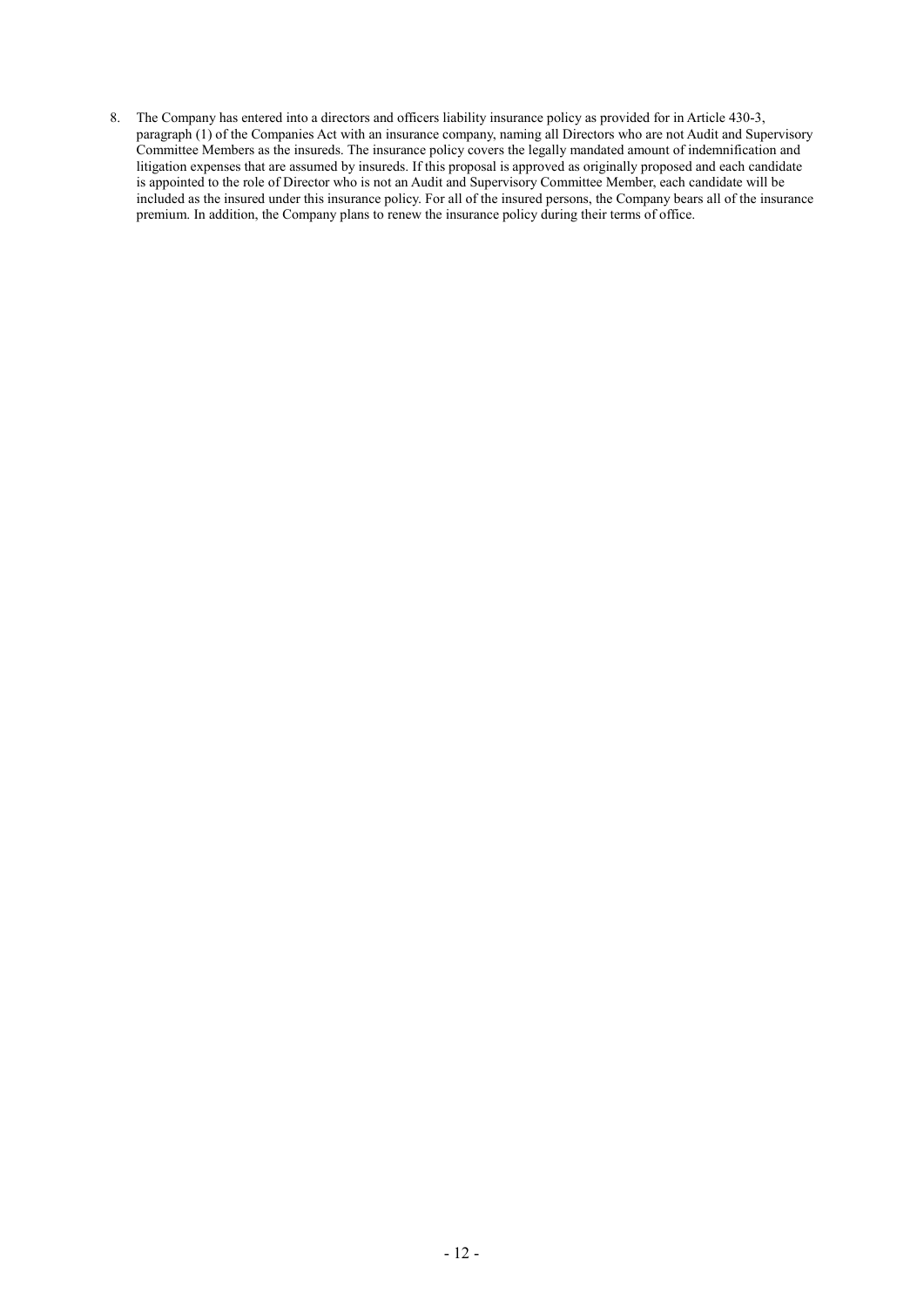# **Reference**

## **Standards of Independence for Outside Directors**

In the election of candidates for the role of outside Director, the independence requirements established by Tokyo Stock Exchange shall be satisfied, and candidates for the role of outside Director of the Company shall, in principle, not fall under any of the items below.

- (1) An executing person of the Company or its subsidiary (hereinafter referred to as "the Group")(\*1)
- (2) A major business partner(\*2)
	- A person whose major business partner is the Group(\*3) or an executing person of such a legal entity, etc.
	- A person who is a major business partner of the Group(\*3) or an executing person of such a legal entity, etc.
	- An executing person of a financial or other institution that is essential to the Company's financing and on whom the Company is dependent to the extent that there is no substitute.
- (3) A professional(\*2)
	- A consultant, accounting professional, or legal professional who has received a large amount of money or other properties from the Group, other than as compensation for being a Director
	- A person belonging to a law firm, accounting office, consulting company, or any other professional service provider that has received a large amount of money or other properties from the Group
- (4) Donation

A person who receives a large donation, etc. from the Group or an executing person of the person

(5) Major shareholder(\*4)

A person who is a major shareholder or an executing person of such a legal entity, etc.

(6) Immediate family members

An immediate family member (spouse or a relative within the second degree of kinship) of any of the persons listed below (excluding an insignificant person):

- A person who falls under any of items (1) to (5) above
- Director, Auditor, Executive Officer, or employee of the Group
- (\*1) This means a person who has fallen under the item in the past ten business years.
- (\*2) This means a person who has fallen under the item in the past one business year.
- (\*3) This means a person whose business with the Group has a significant influence on the viability of the person's company or the business of the Group.
- (\*4) This means a person or legal entity which holds the Company's shares with 10% or more of the total voting rights.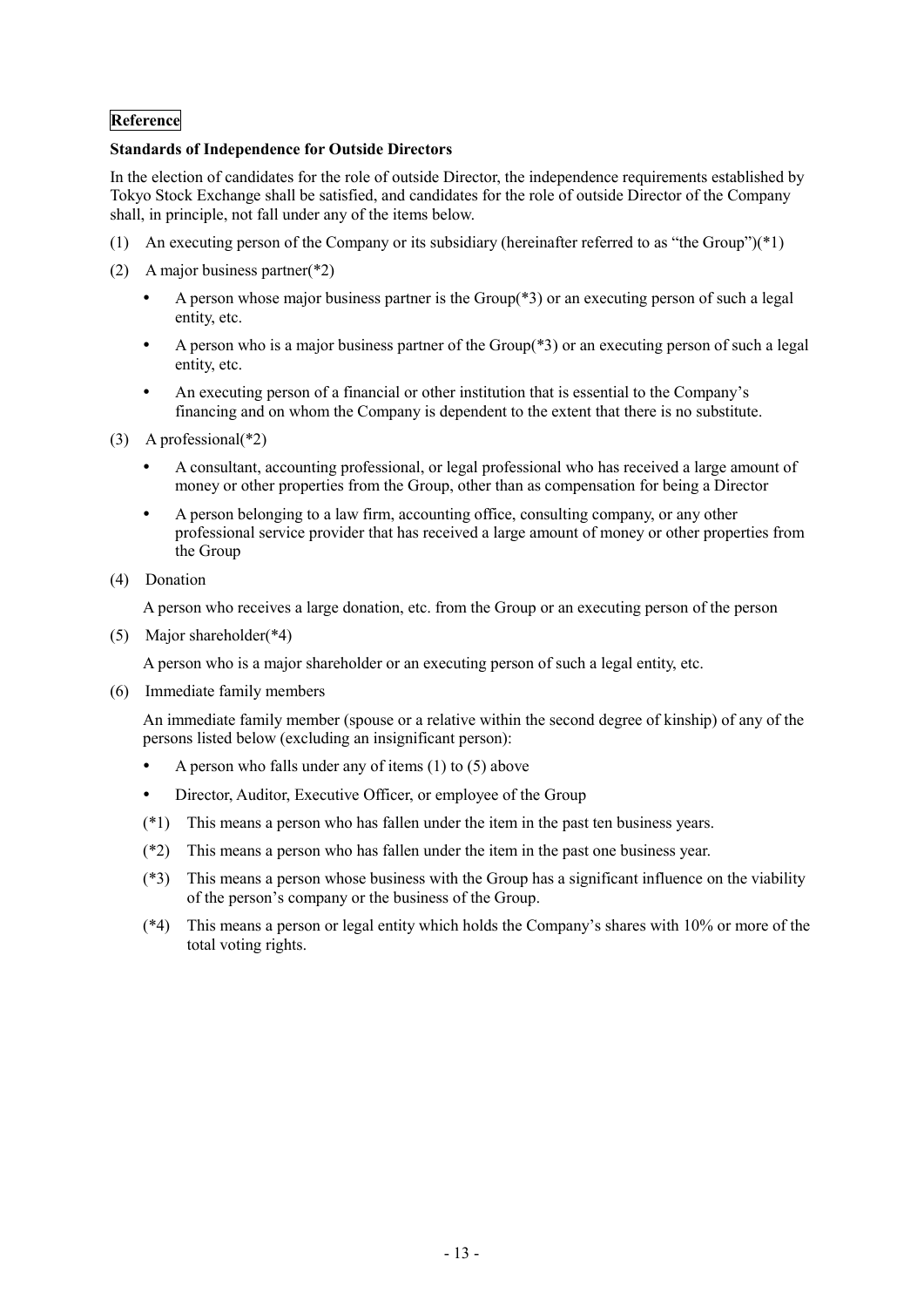# **Reference**

## **Nomination and Remuneration Advisory Committee**

The Company has established a voluntary Nomination and Remuneration Advisory Committee, which consists of a majority of outside independent Directors, in order to strengthen fairness, transparency, and objectivity in procedures regarding nomination, remuneration, etc. of Directors, enhance the supervisory function of the Board of Directors, and further improve its corporate governance system.

(1) Roles of the Nomination and Remuneration Advisory Committee

The Committee reviews the matters listed below or other matters about which the Board of Directors consults the Committee, and provides reports to the Board of Directors.

- Matters concerning the election and dismissal of Directors
- Matters concerning remuneration, etc. for Directors
- Other matters that are considered necessary by the Board of Directors
- (2) Composition of the Nomination and Remuneration Advisory Committee
	- The Committee shall consist of three or more Directors selected by the Board of Directors.
	- The majority of the Committee shall consist of outside independent Directors.

Candidates for the role of Director who is not an Audit and Supervisory Committee Member are decided by the Board of Directors, based on the report by the voluntary Nomination and Remuneration Advisory Committee.